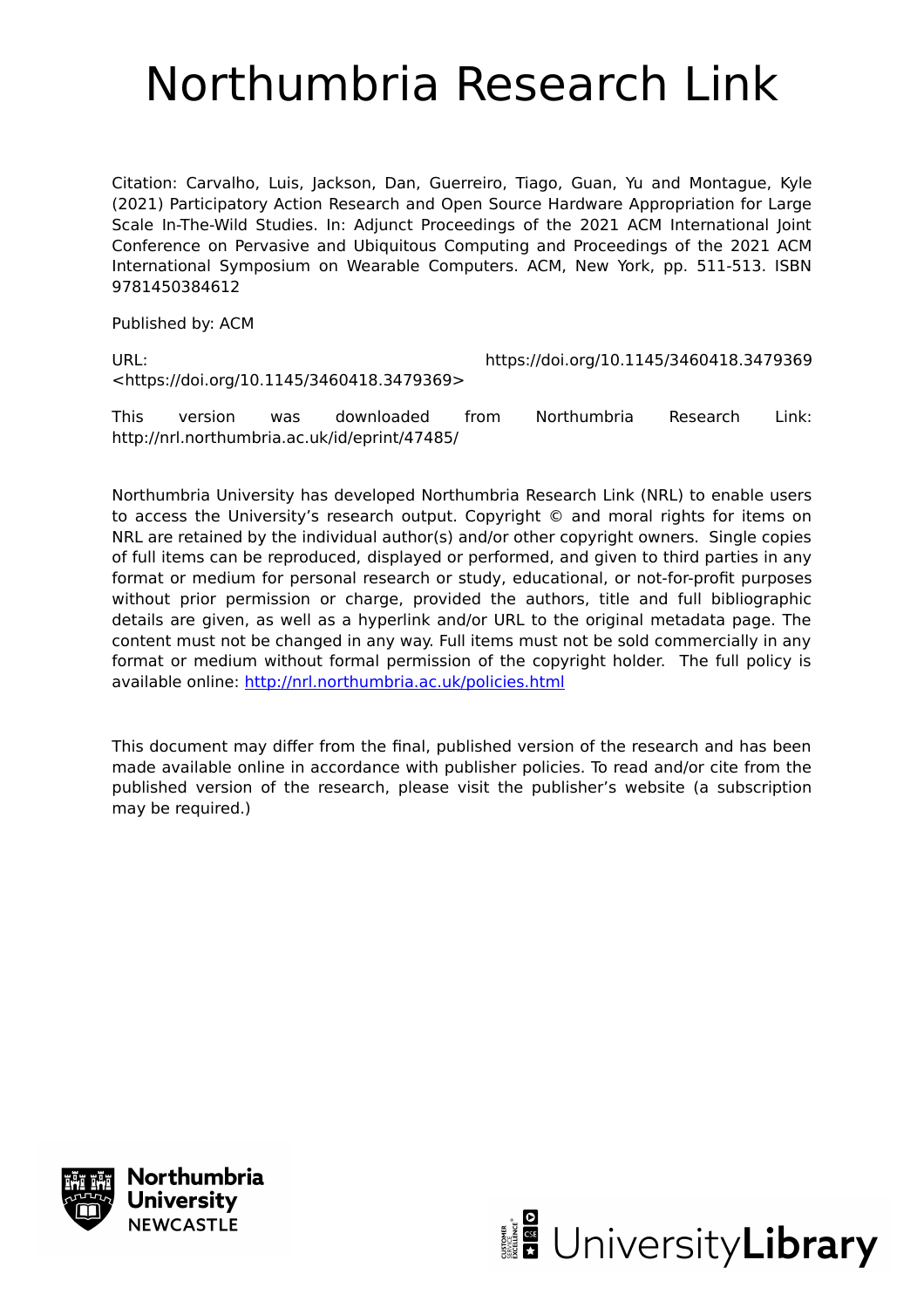# Participatory Action Research and Open Source Hardware Appropriation for Large Scale In-The-Wild Studies

LUÍS P. CARVALHO, Northumbria University, United Kingdom DAN JACKSON, Open Lab, Newcastle University, United Kingdom TIAGO GUERREIRO, University of Lisbon, Portugal YU GUAN, Open Lab, Newcastle University, United Kingdom KYLE MONTAGUE, Northumbria University, United Kingdom

With the rise of ubiquitous computing, the use of research in-the-wild approach in both Ubicomp and HCI context has become more viable, but not without its challenges. End-users and communities can be great beneficiaries of such an approach if actively involved in the process from an early stage and throughout the whole process. We start by presenting a future case study, the Cue Band study, which revolves around the creation of a wristband cueing device for people with Parkinson's that experience drooling. We present an approach for research in-the-wild, which draws on participatory action research theory, that places the end-user at the centre of the process, aiming to first and for most to create a workable product for the end-user, before engaging in a formal study. In the last section, we explore the appropriation of existing open-source hardware for in-the-wild research, by describing problems and solutions associated with developing Ubicomp technologies for large-scale studies.

#### CCS Concepts: • Human-centered computing → Ubiquitous and mobile computing; Participatory design.

Additional Key Words and Phrases: Participatory Action Research; Open Source; Hardware; Large Scale Studies; Wearable; Parkinson's Disease

#### ACM Reference Format:

Luís P. Carvalho, Dan Jackson, Tiago Guerreiro, Yu Guan, and Kyle Montague. 2021. Participatory Action Research and Open Source Hardware Appropriation for Large Scale In-The-Wild Studies . In Adjunct Proceedings of the 2021 ACM International Joint Conference on Pervasive and Ubiquitous Computing and Proceedings of the 2021 ACM International Symposium on Wearable Computers (UbiComp-ISWC '21 Adjunct), September 21–26, 2021, Virtual, USA. ACM, New York, NY, USA, [5](#page-5-0) pages.<https://doi.org/10.1145/3460418.3479369>

# 1 INTRODUCTION

With the increasingly pervasive nature of ubiquitous computing and the decreasing cost of ubiquitous technologies[\[4\]](#page-5-1), the use of in-the-wild methodologies in large scale ubicomp studies has become more viable, but this is not without its challenges [\[2\]](#page-5-2) – namely consolidating the development of ubiquitous technology (both hardware and software) with large scales studies. Ubicomp studies typically tend to be smaller scale and use bespoke technology to conform to the end-user needs in more controlled environments. When it is time to transition to a final product that is reliable and monetarily feasible, new challenges can arise. If we also consider the additional difficulties of scaling up to cope with larger populations, navigating this transition into the wild successfully becomes increasingly complex. Common strategies adopted by ubicomp researchers are to 1) use off-the-shelf hardware[\[9\]](#page-5-3) – allowing for a quicker prototyping stage, but might have compliance issues with the study and the user needs; or 2) develop bespoke technologies which require a longer prototype development process but more easily allows the users to be involved in the design of the

<sup>©</sup> 2021 Copyright held by the owner/author(s). Publication rights licensed to ACM. Manuscript submitted to ACM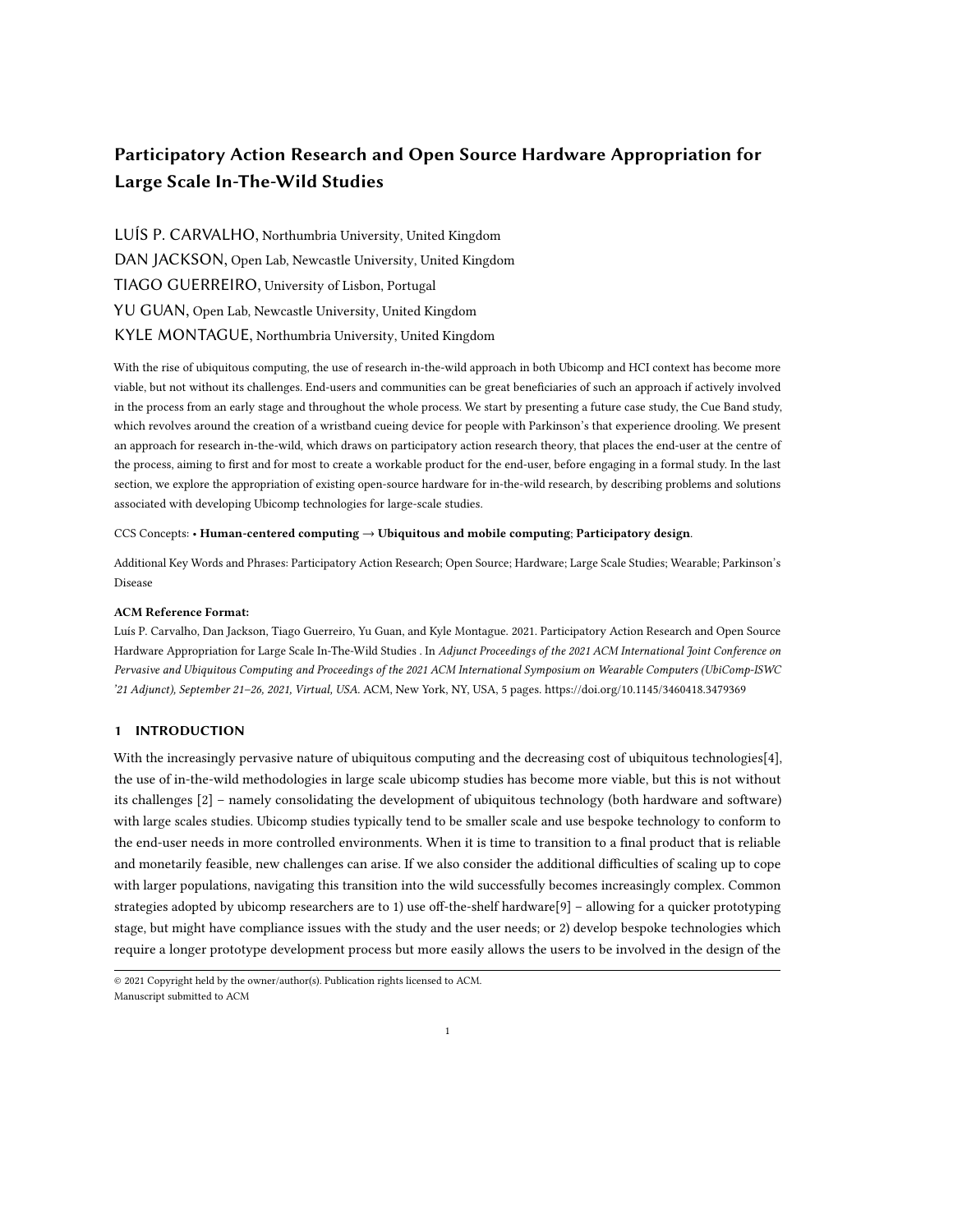device and to shape it to their specific needs.[\[3,](#page-5-4) [8\]](#page-5-5) With the rise of the open-source movement and the democratisation of hardware/software access, there is an opportunity to re-appropriate open source technologies as the foundation of our ubicomp studies for rapidly creating and customising technologies to support large scale in-the-wild studies. We can curtail the initial hardware barriers as there is an off-the-shelf near-ready product to start with; and thanks to the open-source community development ethos, we can re-imagine and re-configure the existing soft aspects of those technologies to better meet the needs of our end-users and research studies. Moreover, the malleable nature of the open-source software and device firmware enables us to engage the end-users in co-design and co-production at much earlier stages to reduce further the risks and costs associated with ubicomp in-the-wild. By bringing on the end-users as co-designers and working with them to create solutions that are of immediate benefit to them, we are effectively engaging them as invested contributors to our open source technology. Ultimately, by growing our community of interested parties around the technology before deployment, we hope to mitigate the typical teething issues impacting research study compliance and feasibility. Similarly, this approach of fostering a strong community upfront could offer potential insights into more sustainable routes for ubicomp technology roll-out and scaling up as researchers seek to transition into a practical application of their work.

In this paper, we posit our existing ubicomp study and the development of Cue Band, a digital health device for people living with Parkinson's Disease, as a case study for doing large scale research in-the-wild. We draw inspiration from participatory action research theory [\[1,](#page-5-6) [5\]](#page-5-7) to shape our approach and prioritise direct engagement with the Parkinson's community to co-create a solution to a fundamental and immediate problem faced by that community. Through this work, we hope to stimulate meaningful discussion around the opportunities and challenges of co-opting and re-appropriating existing open-source technologies to support large-scale ubicomp research in-the-wild.

#### 2 WEARABLE TECHNOLOGIES FOR PEOPLE WITH PARKINSON'S DISEASE

McNaney et al. [\[6,](#page-5-8) [7\]](#page-5-9) piloted the cueing approach using a wrist-worn device to provide haptic cues for automatic swallowing for PwP experiencing drooling. Despite the limitations of the pilot study, it demonstrated that wearable haptic cueing was an effective treatment method and a socially acceptable solution for PwP. This new study will deploy a new wristband wearable, the Cue Band, and a companion mobile application. The individual will define a 7-day cueing schedule through the mobile app, modify intervals and intensity of the cues. Once a schedule is defined, the user might decide to receive the cueing through the mobile phone or the Cue Band as a standalone.

We propose a wild by design approach that focuses on disempowering ourselves, the researchers and academics, and empowering the end-users and their communities. We advocate that before starting a research project, we should first consider the immediate needs of a community and how, as researchers, we can best support them. Before formulating research questions, undertake research activities such as workshops and interviews with the community to find their needs and challenges and gain a deeper understanding of the community and the surrounding stakeholders. The main objective of this initial engagement should not solely be focused on knowledge acquisition and understanding but also on creating deeper relationships with the community, between individuals and researchers. In the case of our study, we will start by establishing contact with local and national Parkinson's associations.

Taking inspiration from PAR, community engagement should be iterative. Every step of the way, the community is involved in giving input around designing a possible solution and making the decisions on the next steps. This engagement is essential since the answer for the challenge should be bespoke and fit seamlessly into their lives, aiming to remove or diminish any barriers to entry. In this iterative stage of the research, workshops and interviews will be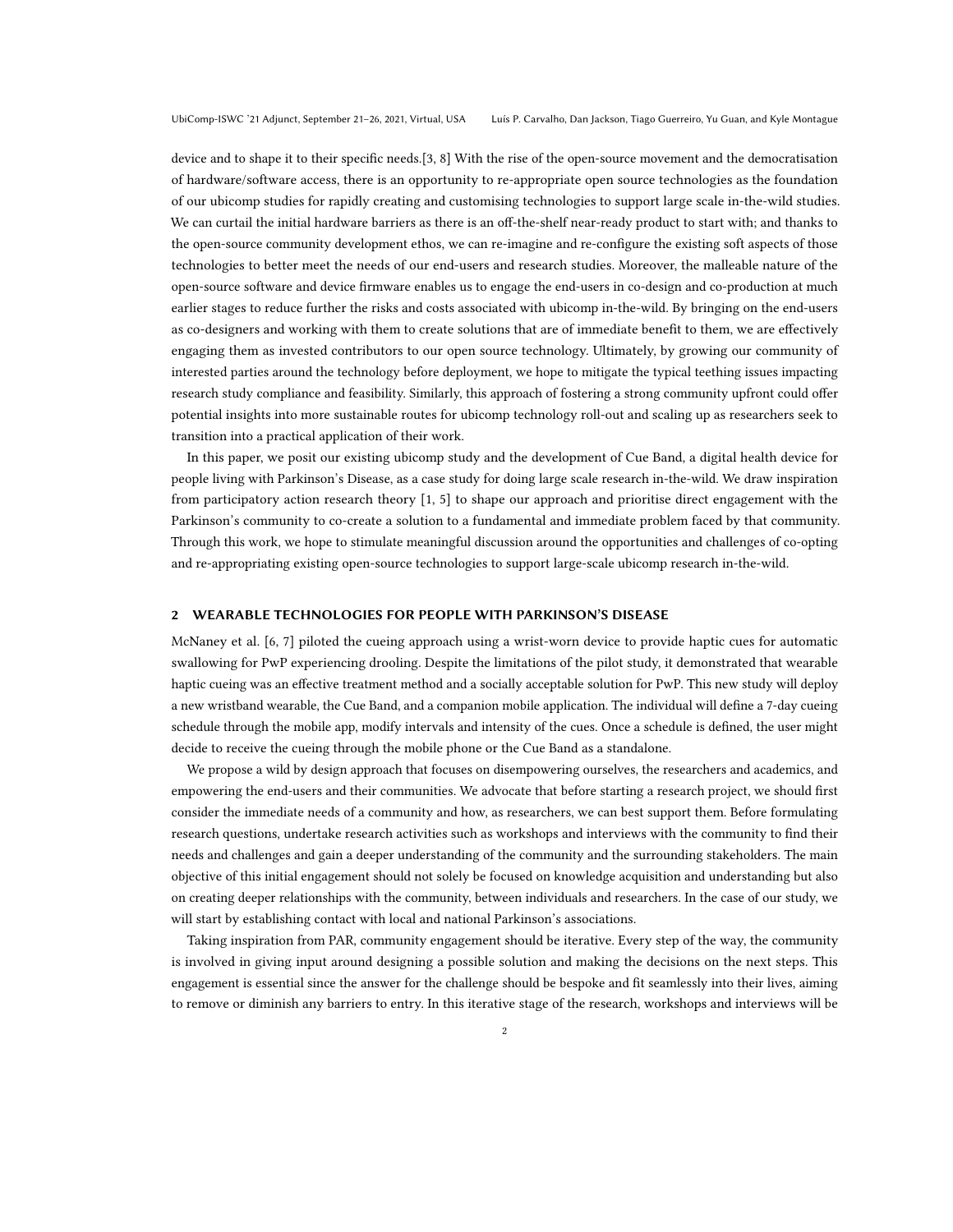held initially to find the needs and challenges of people living with drooling, followed by sessions where prototypes of the wristband and the mobile application will be demonstrated and given to the participants to try.

During this process, it will be essential to ensure that any shared understating established and any created protocols are understood and easily accessible by all stakeholders. We advocate for the creation of platforms that enable the displaying of research objectives and roadmaps of future stages of the research. At the same time, allow the creation of a digital community place, where members of the community, researchers, and anyone who then wishes to contribute can directly deliberate and take action around the research. As open-source platforms and technologies have shown, there needs to be a community for these solutions to continue to exist and evolve. We will develop an online platform where individuals can access the study information, protocols and development roadmaps. Through this platform, PwP experiencing drooling will be able to register their interest in participating in the study.

When it comes to technology, the solution should meet where the community is or aim to be an easily understandable technology by the participants and seen as obviously beneficial. The researchers should explain the technology and the perceived benefits for the community while giving space for participants to decide the technology corresponds to their needs. This process is necessary as they need to feel a sense of ownership over the technology itself, as it is something they are bringing into their world, and therefore needs to be compliant and complicit with their rules and how they behave.

At the end of this process, there should be a complete infrastructure rolled out that provides the solution to the challenge faced by the community, to which the community itself has complete understanding and ownership. Throughout this process of developing a solution, the community needs are kept central to the work rather than the research objectives. Only once a solution has been achieved and infrastructure is operational should researchers and the community engage in search of a formal study using the existing connections with the community and the deployed infrastructure. This implies that not all the work, development and features created to achieve the solution will be used in the formal study. The study should still follow the conduct and interests of the community and preserve their identity.

In our specific study, once the technology has been fully developed and the infrastructure rolled out, all participants will receive a Cue Band to keep and continue to use beyond the study if they choose to. With a smaller sample group of 300 participants, we will conduct a comparison study to explore the potential effects of the cueing methods using different devices (Cue Band vs mobile app only). During an eight-week cueing method intervention study, participants will experience both interventions and be asked to maintain a daily diary using the tools provided through our mobile app.

# 3 UBICOMP TECHNOLOGY FOR IN-THE-WILD RESEARCH AT SCALE

Research that relies on bespoke hardware can find the technology becomes a severely limiting factor on the scale of effective in-the-wild studies. The development and distribution of consumer-grade devices are difficult and expensive, and in particular, wearable/IoT devices pose many challenges. Bespoke devices can work well as a prototype for lab-based studies or small trials, where participants tend to be tolerant of systems' fragility at an early stage of development. However, specific skilled engineering is required to make designs practical for mass production at larger scales – and academic research organisations are typically ill-suited to undertake such work. These issues can be avoided when some existing hardware meets the minimum requirements, and instead, an existing device could be reprogrammed with bespoke firmware. Many commercial off-the-shelf devices have received the attention of "hacker" communities keen to "open up" their hardware, to customise or re-purpose as they see fit. The hardware and existing firmware are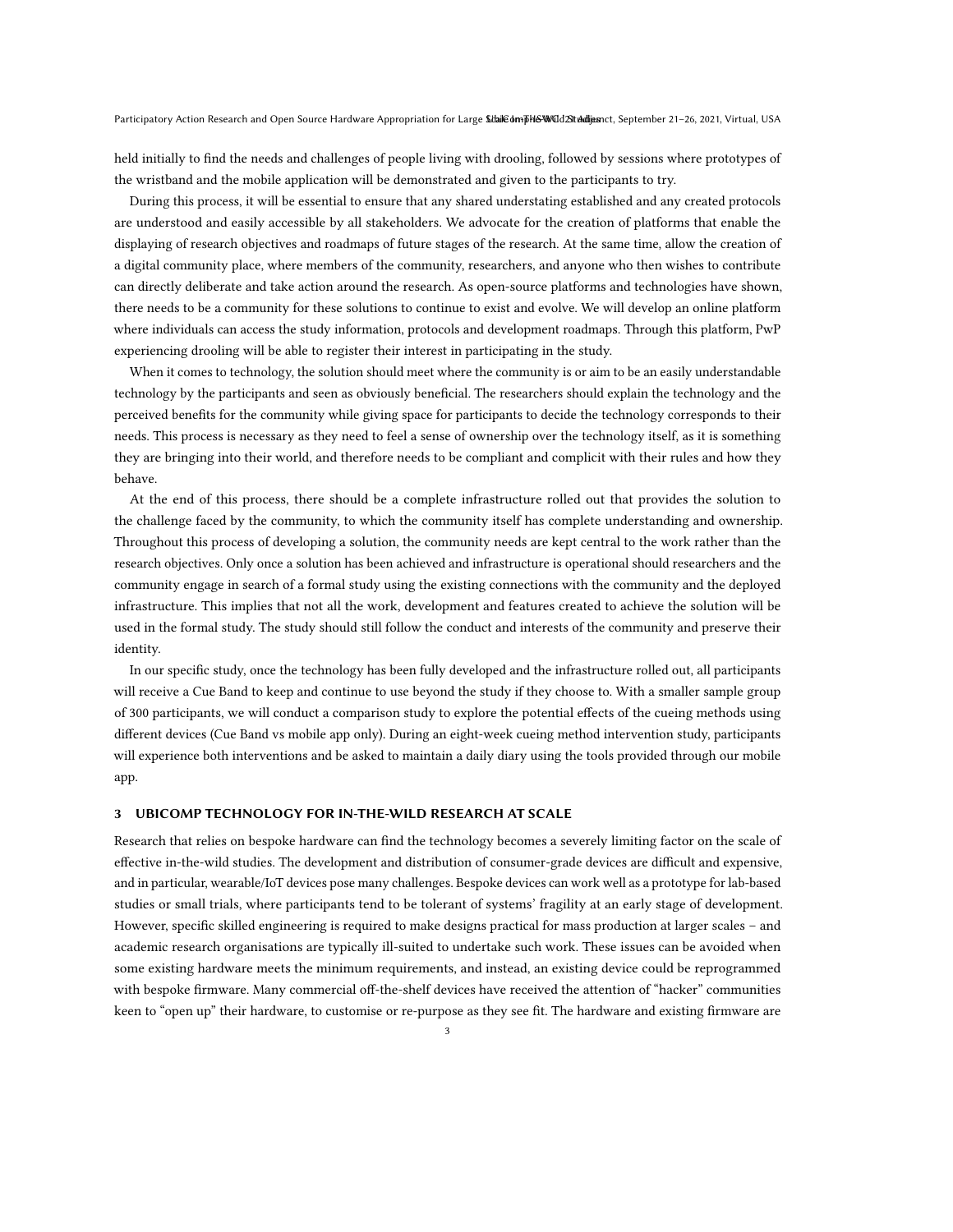reverse-engineered and documented to allow modifications to be made. However, there are issues with this approach: external design/markings may misrepresent the device/manufacturer or its compliance/certification; or the firmware may be responsible for a safety-critical aspect; or that circumventing protection mechanisms may not be permissible in some jurisdictions. Moreover, such an approach would present uncertainties in the long run: consistency would not be guaranteed as the device's internal specification could be subject to incompatible changes without warning, and availability would not be controllable, but challenging to forecast, and a device may even be withdrawn entirely without notice.

One solution would be to use a more generic hardware design, likely to suit a wide range of applications, which would have a broader user base and bring greater economies of scale, where some of the overheads of the design, testing, and firmware/software development can be shared with a larger community. Some commercial platforms are designed to be extensible and interchangeable, such as user-installable apps on an Android Wear device. However, complex smart devices tend to have a high unit cost, suffer from a short battery life, pose limitations on app behaviour, and have complex setup requirements (e.g. required pairing to a phone).

Open designs from the open-source movement typically also offer this wider community. Many open hardware projects exist, but a significant proportion is only suited to a low-yield maker/DIY approach and suffer the same limitations as bespoke hardware and are generally not ready for commercial manufacture.

However, some open hardware projects have already reached the mass manufacture stage, with suppliers willing to produce devices in significant quantity, and have developed a wide user base from a community of people. This brings several economies of scale: any new development (hardware/firmware) does not have to start from scratch; there are resources and a community to support the work; a supply of ready-to-use devices that the manufacturer will handle the testing, logistics and support for. An open project will bring some reassurance in future-proofing hardware decisions: there could potentially be multiple manufactures in the future (better availability, lower cost); there will be a skill base of experts; the community will be motivated to work around obstacles (e.g. a component shortage can be replaced and the firmware made compatible); and the design can be iterated on and is likely to have backwards-compatibility as a consideration. An open design also reduces doubts about consistency and, as a fall-back, if production was not continued in the future, it could be offset by having the tried-and-tested, ready-to-manufacture design at hand to get quotes for bulk purchasing from a manufacturer.

For the Cue Band hardware, we chose PINE64's open-source PineTime wearable device. It is a versatile wrist-worn device with a touch screen, hardware button, Bluetooth wireless radio, accelerometer, multi-day battery life, vibration motor, over the air updatable firmware. There is a significant community around the device, and several firmware options to build upon. The most popular is currently *InfiniTime* (GPL license), which provides a good base feature set for a wearable device. The intention is that our Cue Band mobile app (iOS/Android) will be able to bootload the device with our own firmware from the initial condition that the device arrives. At the time of writing, the PineTime costs \$26.99, plus shipping. At this price level, and that it can be delivered directly to the purchaser and have its firmware replaced using the app, means that there will be no distribution costs/overheads, and the overall price to the user will be kept to a minimum. These factors combine to maximise the scalability of a deployment.

# 4 CONCLUSION

We have described an approach for research in-the-wild which draws on participatory action research theory, placing the end-user at the centre of the process, and discussed why adapting existing open-source hardware is an appropriate method for developing Ubicomp technologies in such large-scale studies.